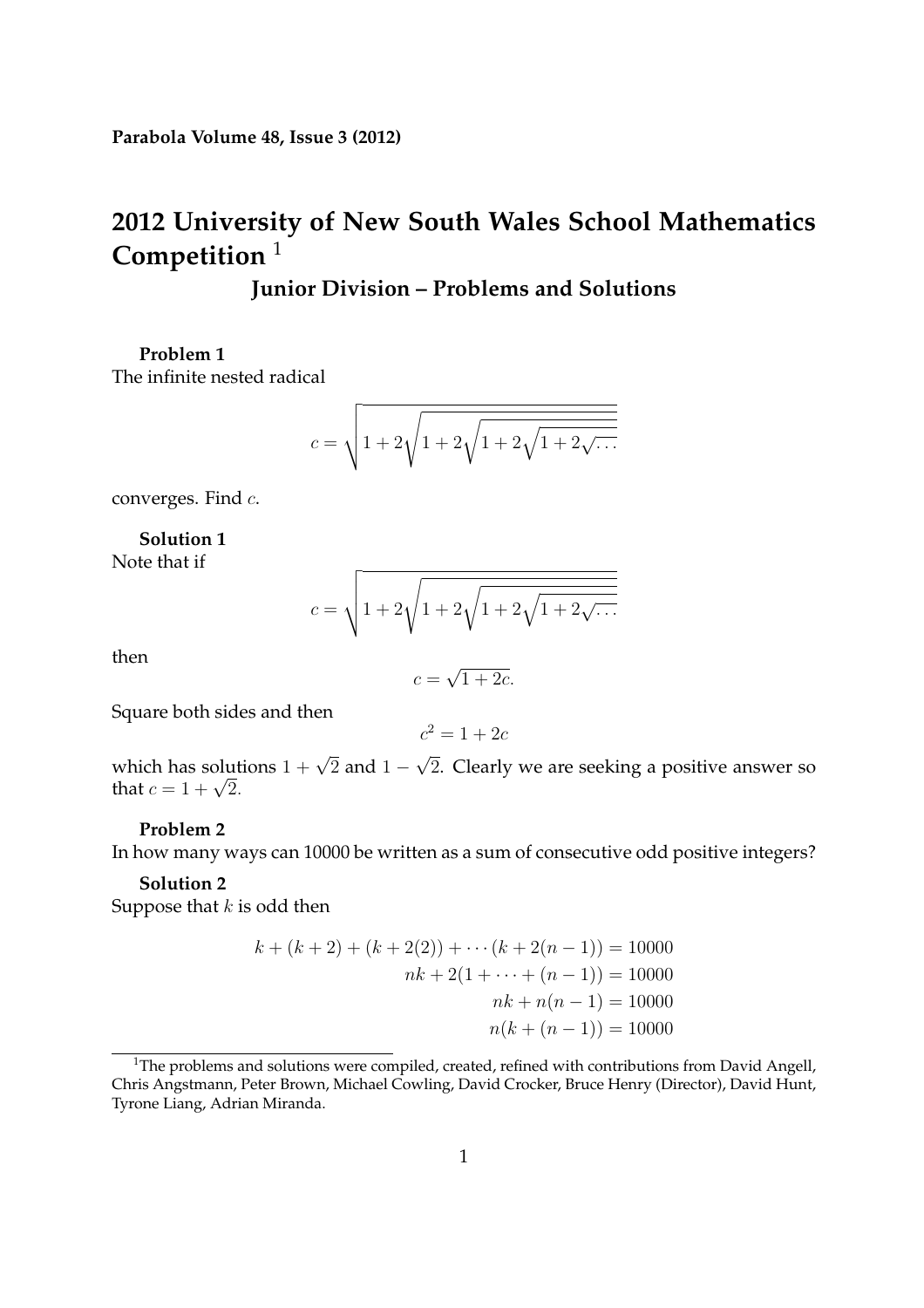If *n* is odd then  $k + (n - 1)$  is also odd and then  $n(k + (n - 1))$  must also be odd but this contradicts the equality with 10000. Thus  $n$  must be even. Thus a solution is obtained whenever  $10000 = 2^4 \times 5^4$  is the product of two even integers.

There are eight possibilities,  $n = 2, 4, 8, 10, 20, 40, 50, 100$ .

### **Problem 3**

Consider the following array of integers

| Row 0                      |  |    |              |        |     |    |  |
|----------------------------|--|----|--------------|--------|-----|----|--|
| Row 1                      |  |    | $\mathbf{L}$ | $\Box$ |     |    |  |
| Row 2                      |  | Т. | 2 3          |        | - 2 |    |  |
| Row 3 $1 \t3 \t6 \t7$      |  |    |              |        | -6  | -3 |  |
| Row 4 1 4 10 16 19 16 10 4 |  |    |              |        |     |    |  |

in which every number is the sum of the number  $n$  directly above and the numbers one to the left and one to the right of  $n$ . A blank space indicates the number zero. Thus  $16 = 3 + 6 + 7.$ 

- 1. Prove that the sum of entries in row  $k$  is  $3^k$ .
- 2. Prove that there is at least one even number in each row beyond row 1.
- 3. Prove that the third (non-zero) number from the left in row  $k$  is given by  $\frac{1}{2}k(k+1)$ .

### **Solution 3**

We will use the notation  $b_{k,j}$  to denote the *j*th non-zero entry from the left in the *k*th row. Note that row k is composed of  $2k + 1$  non-zero numbers and  $b_{k,1} = 1$ ,  $b_{k,2} = k$  for all  $k \geq 1$ .

1. The statement is true for  $k = 0$  and  $k = 1$ . Now suppose that for some row k we have

$$
1 + b_{k,2} + b_{k,3} + \ldots + 1 = 3^k.
$$

Note that in the  $k + 1$ th row  $b_{k+1,j+1} = b_{k,j-1} + b_{k,j} + b_{k,j+1}$ . Then

$$
1 + b_{k+1,2} + b_{k+1,3} + b_{k+1,4} + \cdots + 1
$$
  
= 1 + (1 + b\_{k,2}) + (1 + b\_{k,2} + b\_{k,3}) + (b\_{k,2} + b\_{k,3} + b\_{k,4}) + \cdots + 1  
= 3(1 + b\_{k,2} + b\_{k,3} + \cdots + 1)  
= 3^{k+1}.

Thus by induction the statement holds for all rows.

2. Clearly every even numbered row k contains an even number since  $b_{k,2} = k$ .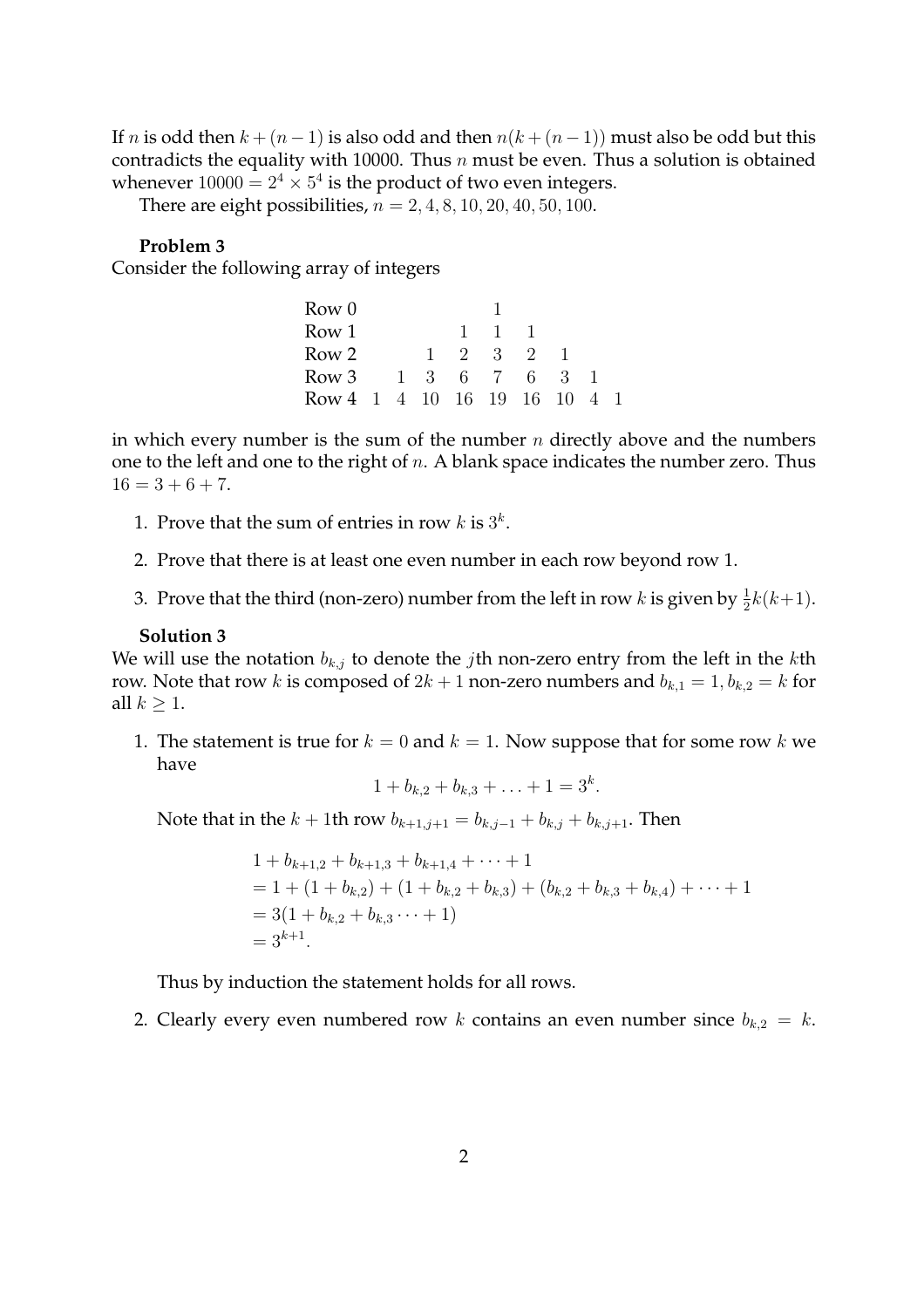More generally it is useful to consider the pattern of numbers in mod 2.

|  |  |  |  |                     |           |               |                   | - 1                                                    |
|--|--|--|--|---------------------|-----------|---------------|-------------------|--------------------------------------------------------|
|  |  |  |  | $1 \quad 1 \quad 1$ | 1 0 1 0 1 | 1 1 0 1 0 1 1 | 1 0 0 0 1 0 0 0 1 | 1 1 1 0 1 1 1 0 1 1 1<br>Row 6 1 0 1 0 0 0 1 0 0 0 1 0 |

Looking at the first four entries in each row, starting at Row 2, we see that the pattern repeats by construction, after Row 6, with a 0 in each row.

3. Suppose that  $b_{k,3} = \frac{1}{2}$  $\frac{1}{2}k(k+1)$  then

$$
b_{k+1,3} = b_{k,1} + b_{k,2} + b_{k,3}
$$
  
= 1 + k +  $\frac{1}{2}$ k(k + 1)  
= (1 + k)(1 +  $\frac{k}{2}$ )  
=  $\frac{1}{2}$ ((k + 1)(k + 2))

and the result holds for all rows by induction.

#### **Problem 4**

Given any two people we may classify them as friends, enemies or strangers. Prove that in a gathering of seventeen people there must be either three mutual friends or three mutual enemies or three mutual strangers. (This problem appeared in *Parabola* Vol 15, Problem 439 (1979))

#### **Solution 4**

Let A be one of the 17 people and partition the remaining 16 into 3 sets:  $E$  the enemies of  $A$ ,  $F$  the friends of  $A$  and  $U$  those unacquainted with  $A$ . The largest of these 3 sets must contain at least 6 people. Suppose that  $F$  contains six or more people. If any 2 members of  $F$ , say  $B$  and  $C$ , are friends, then  $A$ ,  $B$ ,  $C$  are mutual friends. Now suppose no 2 people in  $F$  are friends. Choose any  $B$  in  $F$  and partition the remaining 5 people in  $F$  into 2 sets:  $X$  the enemies of  $B$  and  $Y$  those unacquainted with  $B$ . Either  $X$  or  $Y$ contains at least 3 people. If it is X and any 2 people in X are enemies, then  $B, C, D$ are 3 mutual enemies. Otherwise, no 2 people in  $X$  are enemies and then all the people in  $X$  are mutual strangers. Similarly if  $Y$  contains 3 or more people, we obtain either 3 mutual strangers ( $B$  and 2 people in  $Y$ ), or 3 mutual enemies, all in  $Y$ . The same argument can be repeated if either  $E$  or  $U$  has 6 members.

#### **Problem 5**

A person of height 1.7 metres leaves a tall building at ground level and walks in a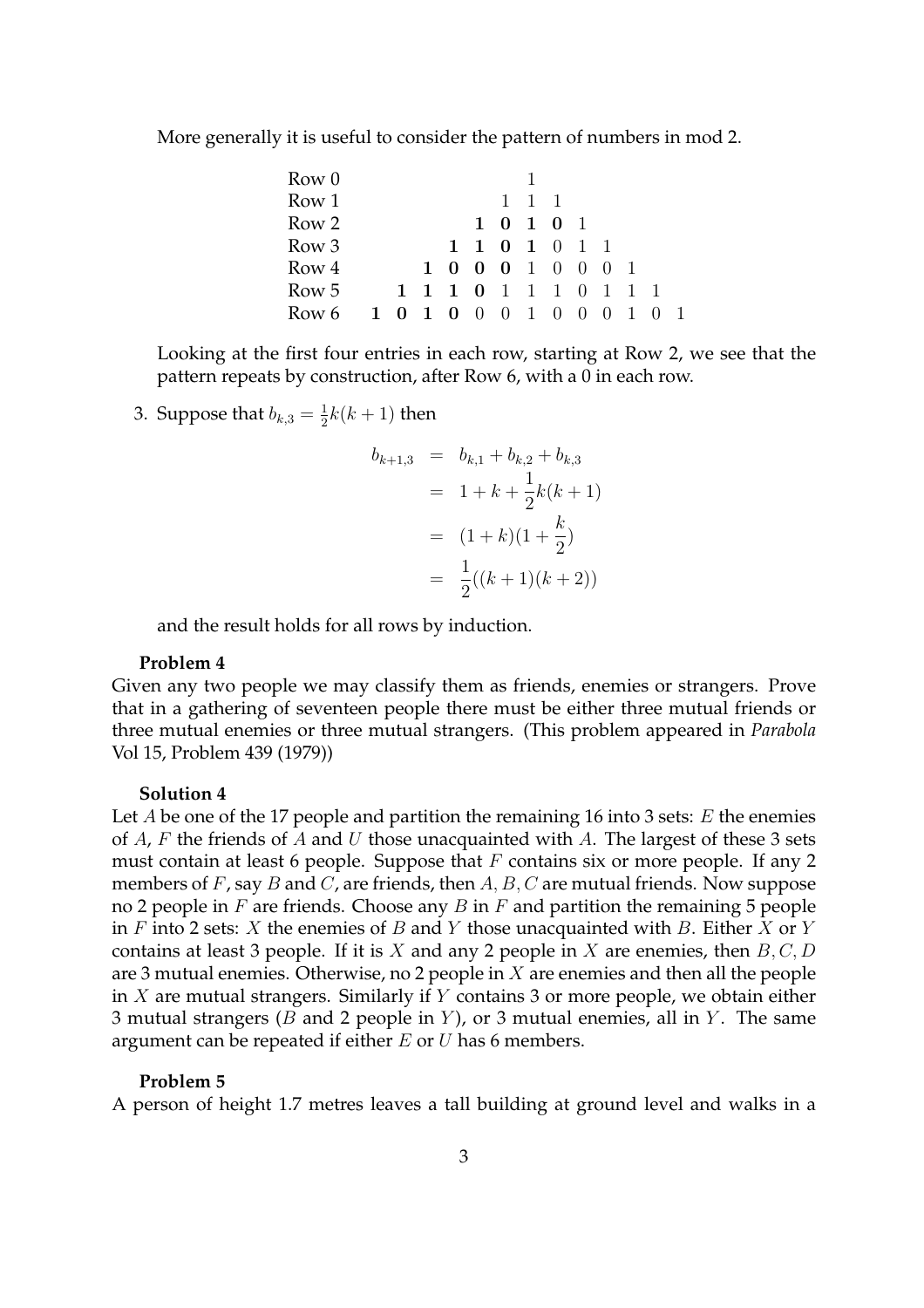straight line direction up a path of constant gradient. They walk under a tall billboard after twenty metres and continue walking up the path for another five metres at which point they turn around and notice that the top of the billboard aligns horizontally with the top of the building. They continue along up the path a further ten metres where they turn around again and notice that the top half of the building is now visible above the billboard. The height of the building is much greater than the height of the billboard which is much greater than the height of the person. What is the height of the building?

#### **Solution 5**

In the figure shown  $\triangle ACF$  is similar to  $\triangle DEF$  and  $\triangle ABC$  is similar to  $\triangle DEG$  from



which it follows that

$$
\frac{h - 1.7}{25} = \frac{x}{5}
$$

$$
\frac{h - 1.7}{35} = \frac{x}{15}
$$

and

respectively. Eliminating x in these two equations we obtain the result  $h = 27.2$  metres.

#### **Problem 6**

A travelling sales person tours towns  $A, B, C, D, E$  and stays overnight in one of the towns. If they stay overnight in town A then the next night they stay in town B. If they stay overnight in town  $B$  then the next night they stay in town  $C$ . If they stay overnight in town  $C$  then the next night they stay in town  $D$ . If they stay overnight in town  $D$  then the next night they stay in town  $E$ . If they stay overnight in town  $E$  they roll two fair dice to determine whether they will return to  $D$  for the next night or move on to town  $A$  for the next night. They then continue their tour either from  $D$  to  $E$  or from  $A$  to  $B$ , etc. What is the long-term probability of finding them in town  $E$  on any given night in each of the scenarios below:

Scenario 1

They return from  $E$  to  $D$  if the roll of the dice adds up to a number divisible by two, otherwise they move on from  $E$  to  $A$ .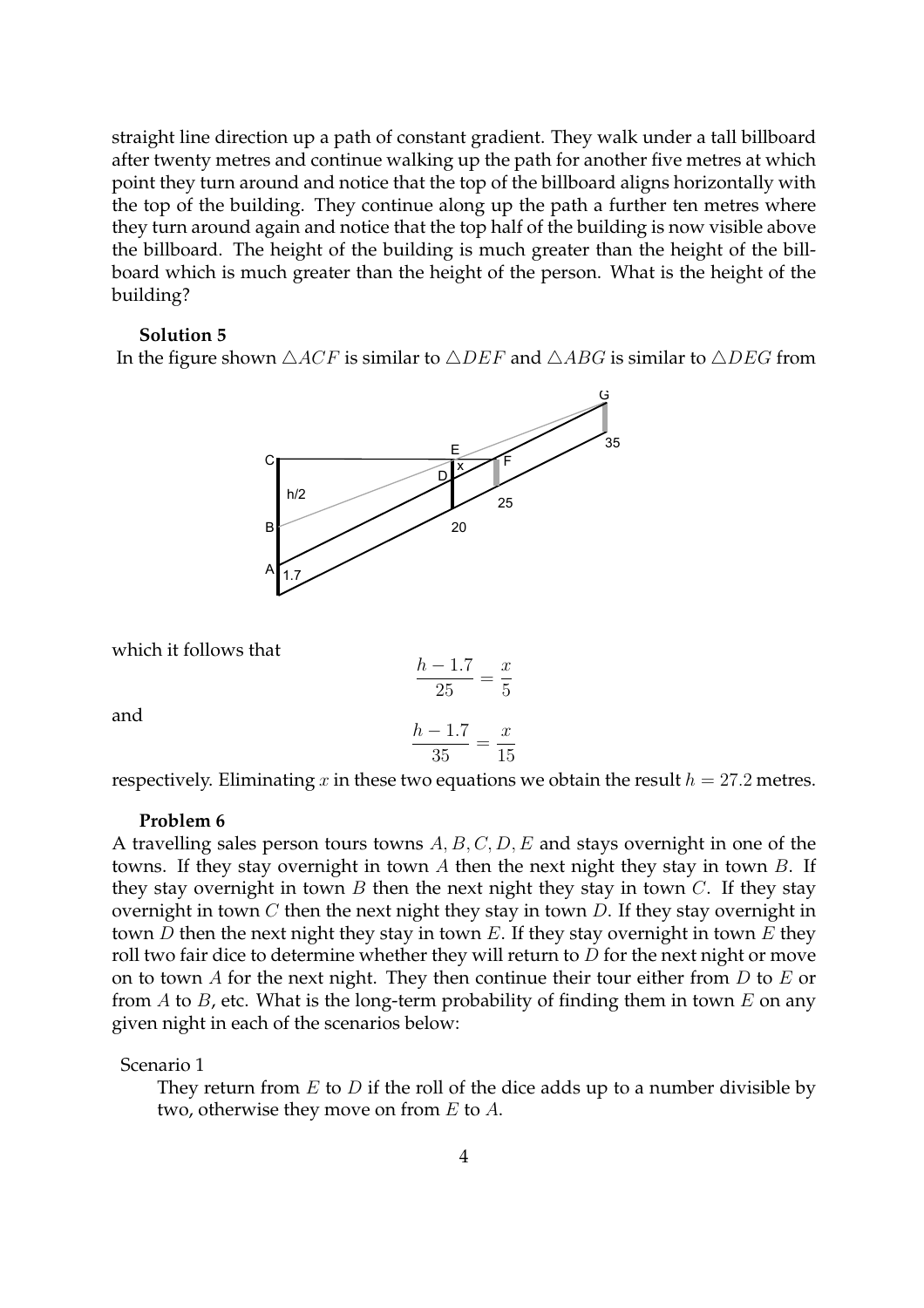Scenario 2

They return from  $E$  to  $D$  if the roll of the dice adds up to a number divisible by three, otherwise they move on from  $E$  to  $A$ .

#### **Solution 6**

Let  $P_X$  denote the long-term probability that the sales person stays overnight in town X and let  $p_{YZ}$  denote the transition probability that the sales person goes from Y to Z. Then  $p_{AB} = 1$ ,  $p_{BC} = 1$ ,  $p_{CD} = 1$ ,  $p_{DE} = 1$ ,  $p_{ED} = p$ ,  $p_{EA} = 1 - p$  where  $0 \le p \le 1$ .

We also have  $P_A = P_E \times p_{EA}$ ,  $P_B = P_A \times p_{AB}$ ,  $P_C = P_B \times p_{BC}$ ,  $P_D = P_C \times p_{CD} + P_E \times$  $p_{ED}$ ,  $P_E = P_D \times p_{DE}$ . Thus  $P_A = P_E \times (1-p)$ ,  $P_B = P_A$ ,  $P_C = P_A$ ,  $P_D = P_A + P_E \times p$ ,  $P_E = P_D$ . But  $P_A + P_B + P_C + P_D + P_E = 1$  so that  $4P_A + (p+1)P_E = 1$ . Finally eliminating  $P_A$  from  $P_A = P_E \times (1-p)$  and  $4P_A + (p+1)P_E = 1$ , we have  $4P_E \times (1-p) + (p+1)P_E = 1$ and then  $P_E = \frac{1}{5}$  $\frac{1}{5-3p}$ .

In Scenario 1 the sum of the dice is divisible by 2 if the sum is one of 2, 4, 6, 8, 10, 12 so that  $p = \frac{1+3+5+5+3+1}{36} = \frac{1}{2}$  $\frac{1}{2}$  and  $P_E = \frac{2}{7}$  $\frac{2}{7}$ .

In Scenario 2 the sum of the dice is divisible by 3 if the sum is one of  $3, 6, 9, 12$  so that the probability is  $p = \frac{2+5+4+1}{36} = \frac{1}{3}$  $\frac{1}{3}$  and  $P_E = \frac{1}{4}$  $\frac{1}{4}$ .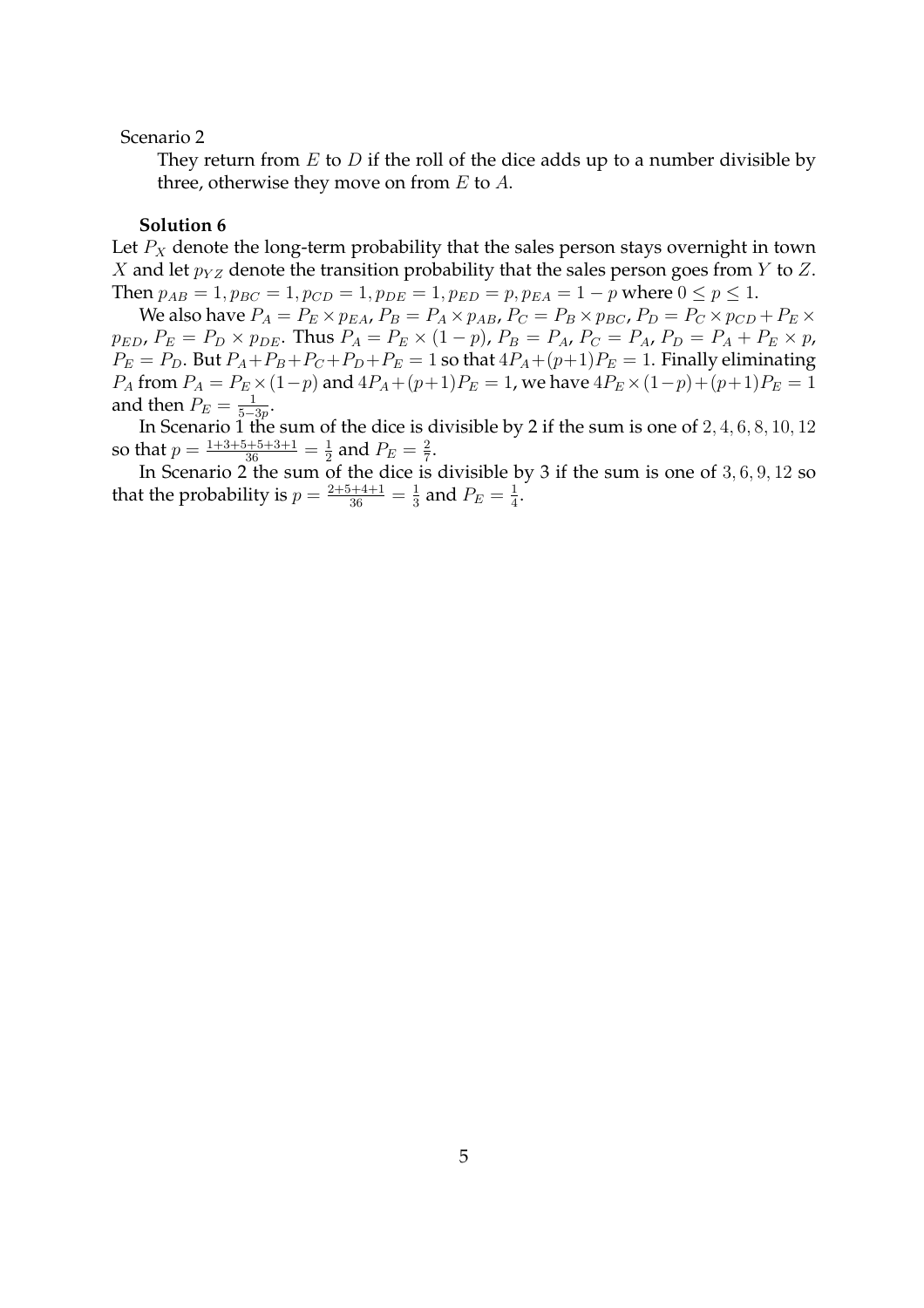# **Senior Division – Problems and Solutions**

#### **Problem 1**

A travelling sales person tours towns  $A, B, C, D, E$  and stays overnight in one of the towns. If they stay overnight in town A then the next night they stay in town B. If they stay overnight in town  $B$  then the next night they stay in town  $C$ . If they stay overnight in town  $C$  then the next night they stay in town  $D$ . If they stay overnight in town  $D$  then the next night they stay in town  $E$ . If they stay overnight in town  $E$  they roll two fair dice to determine whether they will return to  $D$  for the next night or move on to town  $A$  for the next night. They then continue their tour either from  $D$  to  $E$  or from  $A$  to  $B$ , etc. What is the long-term probability of finding them in town  $E$  on any given night in each of the scenarios below:

#### Scenario 1

They return from  $E$  to  $D$  if the roll of the dice adds up to a number divisible by two, otherwise they move on from E to A.

#### Scenario 2

They return from  $E$  to  $D$  if the roll of the dice adds up to a number divisible by three, otherwise they move on from  $E$  to  $A$ .

#### **Solution 1**

See Solution 6 in the Junior Division.

#### **Problem 2**

Show that the infinite product

$$
\left(\frac{1}{n}\right)^{\frac{1}{n}} \times \left(\frac{1}{n}\right)^{\frac{2}{n^2}} \times \left(\frac{1}{n}\right)^{\frac{3}{n^3}} \times \cdots \times \left(\frac{1}{n}\right)^{\frac{j}{n^j}} \times \cdots = \left(\frac{1}{n}\right)^{\frac{n}{(n-1)^2}}
$$

#### **Solution 2**

*Solution 2.1*

$$
\left(\frac{1}{n}\right)^{\frac{1}{n}} \times \left(\frac{1}{n}\right)^{\frac{2}{n^2}} \times \left(\frac{1}{n}\right)^{\frac{3}{n^3}} \times \cdots \times \left(\frac{1}{n}\right)^{\frac{j}{n^j}} \times \cdots = \left(\frac{1}{n}\right)^{\sum_{j=0}^{\infty} \frac{j}{n^j}}
$$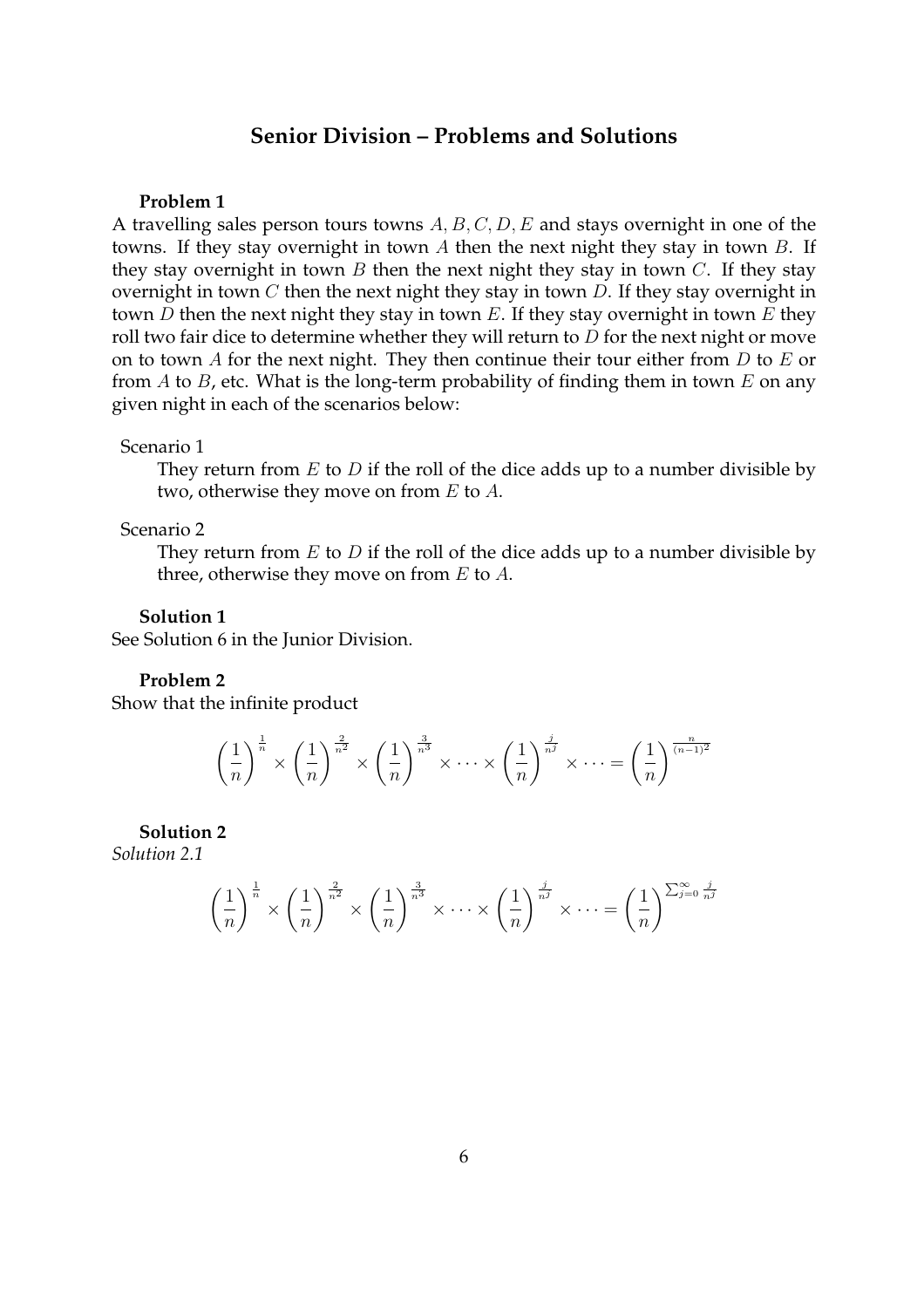Now consider

$$
S = \sum_{j=0}^{\infty} \frac{j}{n^j}
$$
  
\n
$$
= \frac{1}{n} + \frac{2}{n^2} + \frac{3}{n^3} + \frac{4}{n^4} + \frac{5}{n^5} + \cdots
$$
  
\n
$$
= \frac{1}{n} + \frac{1}{n} \left( \frac{2}{n} + \frac{3}{n^2} + \frac{4}{n^3} + \frac{5}{n^4} + \cdots \right)
$$
  
\n
$$
= \frac{1}{n} + \frac{1}{n} \left( \frac{1+1}{n} + \frac{1+2}{n^2} + \frac{1+3}{n^3} + \frac{1+4}{n^4} + \cdots \right)
$$
  
\n
$$
= \frac{1}{n} + \frac{1}{n} \left( \frac{1}{n} + \frac{1}{n^2} + \frac{1}{n^3} + \frac{1}{n^4} + \cdots \right) + \frac{1}{n} \left( \frac{1}{n} + \frac{2}{n^2} + \frac{3}{n^3} + \frac{4}{n^4} + \cdots \right)
$$
  
\n
$$
= \frac{1}{n} + \frac{1}{n} \left( \frac{1}{n} + \frac{1}{n^2} + \frac{1}{n^3} + \frac{1}{n^4} + \cdots \right) + \frac{1}{n} S
$$

Using the well-known result for the geometric series

$$
\frac{1}{n} + \frac{1}{n^2} + \frac{1}{n^3} + \frac{1}{n^4} + \dots = \frac{1}{n-1}
$$

we now have

$$
S = \frac{1}{n} + \frac{1}{n} \left( \frac{1}{n-1} \right) + \frac{1}{n} S
$$

and then it is a simple matter to solve for

$$
S = \frac{n}{(n-1)^2}
$$

*Solution 2.2* Suppose  $-1 < x < 1$  then

$$
1 + x + x^2 + x^3 + \dots = \frac{1}{1 - x}.
$$

If we treat  $\boldsymbol{x}$  as a variable and differentiate with respect to  $\boldsymbol{x}$  then

$$
1 + 2x + 3x^{2} + \dots = \frac{1}{(1 - x)^{2}}
$$

and

$$
x + 2x^{2} + 3x^{3} + \dots = \frac{x}{(1 - x)^{2}}.
$$

If we now substitute  $x=\frac{1}{n}$  $\frac{1}{n}$  into the above we obtain the result

$$
\frac{1}{n} + \frac{2}{n^2} + \frac{3}{n^3} + \dots = \frac{\frac{1}{n}}{(1 - \frac{1}{n})^2} = \frac{n}{(n-1)^2},
$$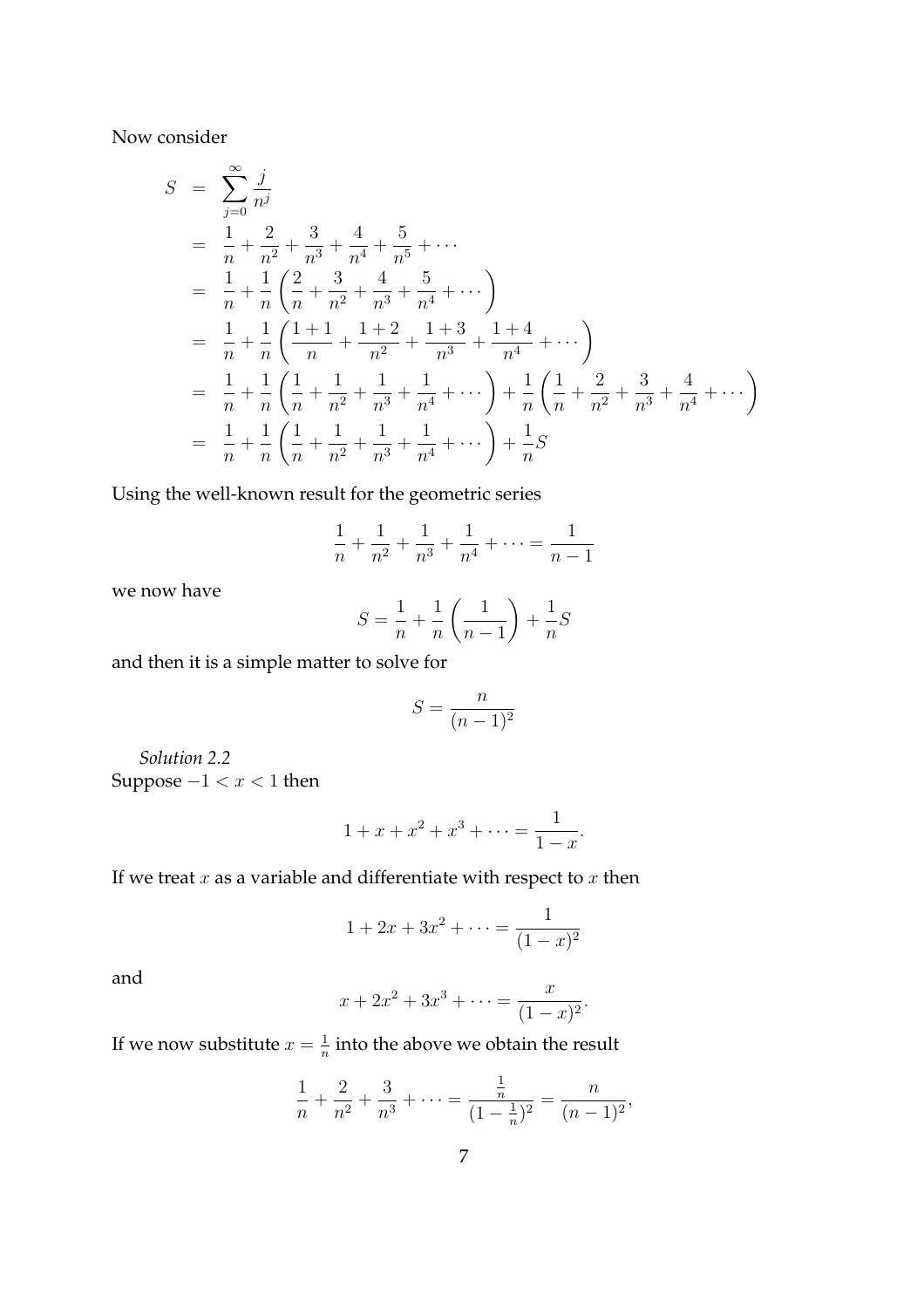as required.

#### **Problem 3**

Provide an example of a function  $f(x)$  whose inverse  $f^{-1}(x)$  is also its derivative  $f'(x)$ .

#### **Solution 3**

It is natural to attempt trial solutions. Consider a power law  $f(x) = ax^b$  then  $f^{-1}(x) =$  $\left(\frac{x}{a}\right)$  $\left(\frac{x}{a}\right)^{\frac{1}{b}}$  and  $f'(x)=bax^{b-1}$  are both power laws and they are equal if the powers are equal and the coefficients are equal. The powers are equal if  $\frac{1}{b} = b - 1$  so that  $b^2 - b - 1 = 0$ and  $b = \frac{1 \pm \sqrt{5}}{2}$  $\frac{1}{2} \times 5$ . The coefficients agree if  $\left(\frac{1}{a}\right)$  $\frac{1}{a}\big)^{\frac{1}{b}}=ba.$  Solving for  $a$  we obtain

$$
a = \left(\frac{1}{b}\right)^{\frac{b}{b+1}}.
$$

Thus if we consider  $b = \frac{1+\sqrt{5}}{2}$  $\frac{1}{2}^{\frac{1}{5}}$  then

$$
a = \left(\frac{2}{1+\sqrt{5}}\right)^{\left(\frac{1+\sqrt{5}}{3+\sqrt{5}}\right)}
$$

and

$$
f(x) = \left(\frac{2}{1+\sqrt{5}}\right)^{\left(\frac{1+\sqrt{5}}{3+\sqrt{5}}\right)} x^{\frac{1+\sqrt{5}}{2}}.
$$

This can be written more simply as

$$
f(x) = \left(\frac{1+\sqrt{5}}{2}\right)^{\left(\frac{1-\sqrt{5}}{2}\right)} x^{\frac{1+\sqrt{5}}{2}}
$$

#### **Problem 4**

A coin is selected at random from a bag containing two coins. One of the coins is an unbiased coin with a head and a tail and the other coin has two heads. The selected coin is tossed in the air and lands heads up three times in succession.

- 1. What is the probability that the coin that was thrown has two heads?
- 2. What is the probability that the next three throws of this coin will be heads up?

#### **Solution 4**

1. Consider selecting a coin and throwing it three times. This gives  $2^3 = 16$  possible outcomes:

 $HHH, THH, HHT, HTH, \ldots, TTH, TTT.$ 

Exactly nine of them are HHH, eight come from the double headed coin, the other from the fair coin. So given  $HHH$  has occurred  $p(\text{fair coin}) = \frac{1}{9}$  and  $p(\text{two headed coin}) = \frac{8}{9}.$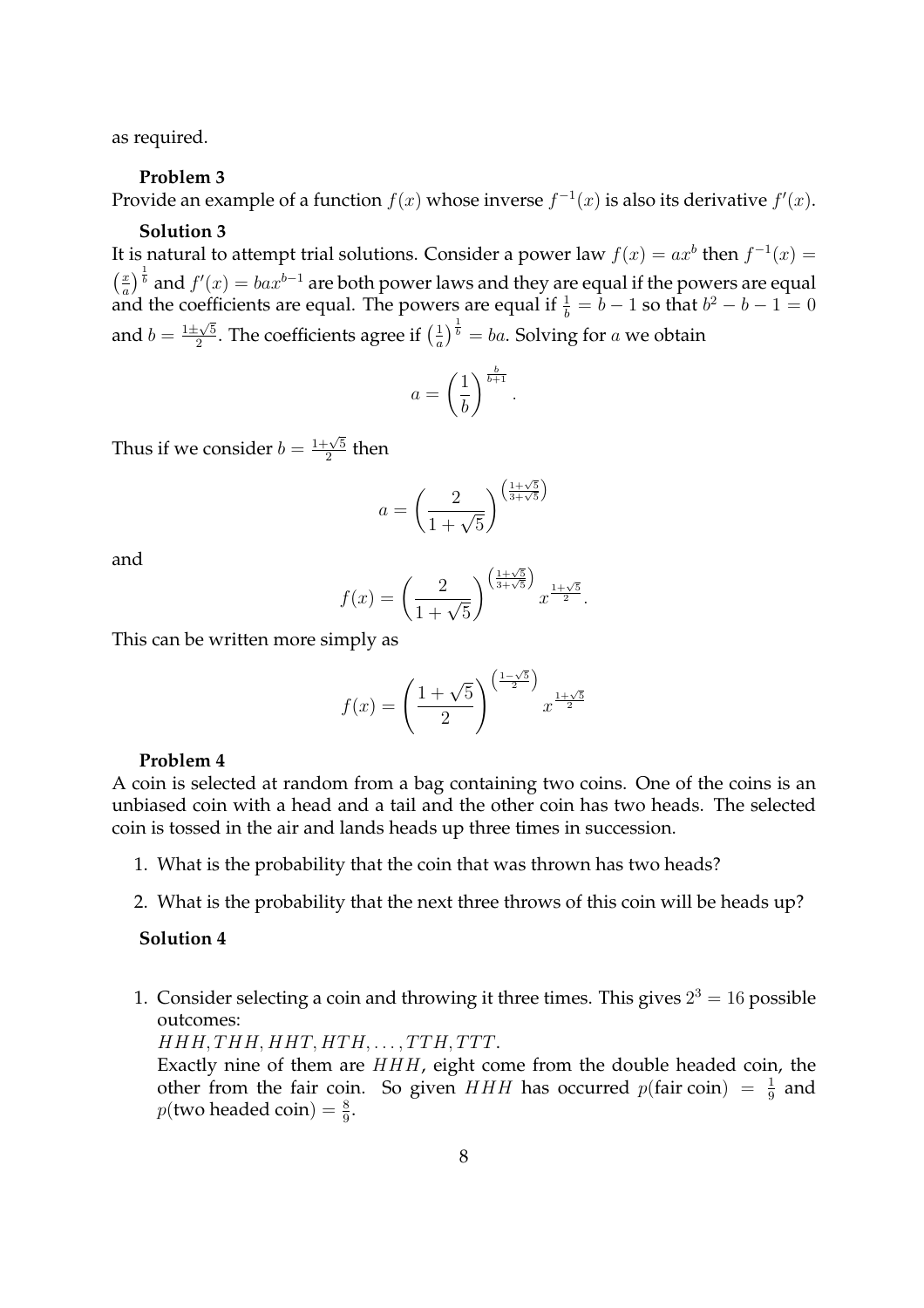2.  $p(HHH) = \frac{8}{9} \times 1 + \frac{1}{9} \times \frac{1}{8} = \frac{65}{72}$ .

#### **Problem 5**

A line drawn from the vertex  $A$  of the equilateral triangle  $ABC$  meets the side  $BC$  at  $D$  and the circumcircle of the triangle at point  $Q$ . Prove that

$$
\frac{1}{QD} = \frac{1}{QB} + \frac{1}{QC}.
$$

## **Solution 5**

From the figure shown it can be seen that  $ABQC$  is a special quadrilateral.



Let  $AB = BC = CA = 1$ . Since  $\triangle ABC$  is equilateral  $\angle ABC = \angle CAB = \angle ACB = \angle ACB$ 60°. Using angles in the same segment  $\angle AQC = \angle AQB = 60^\circ$ .

Using areas it can be seen that

area  $\triangle CQB = \text{area} \triangle CQD + \text{area} \triangle DQB$ .

Thus

$$
\frac{1}{2}QC.QB.\sin 120^\circ = \frac{1}{2}QC.QD\sin 60^\circ + \frac{1}{2}QD.QB.\sin 60^\circ.
$$

But  $\sin 120^\circ = \sin 60^\circ$  so that

$$
QB.QC=QD.QC+QD.QB
$$

and then dividing throughout by QB.QC.QD we obtain

$$
\frac{1}{QD}=\frac{1}{QB}+\frac{1}{QC}
$$

as required.

#### **Problem 6**

Let  $f(x)$  denote a strictly positive continuous function defined on all real numbers with the property that  $f(2012) = 2012$  and  $f(x) = f(x + f(x))$  for all x. Prove that  $f(x) = 2012$  for all x.